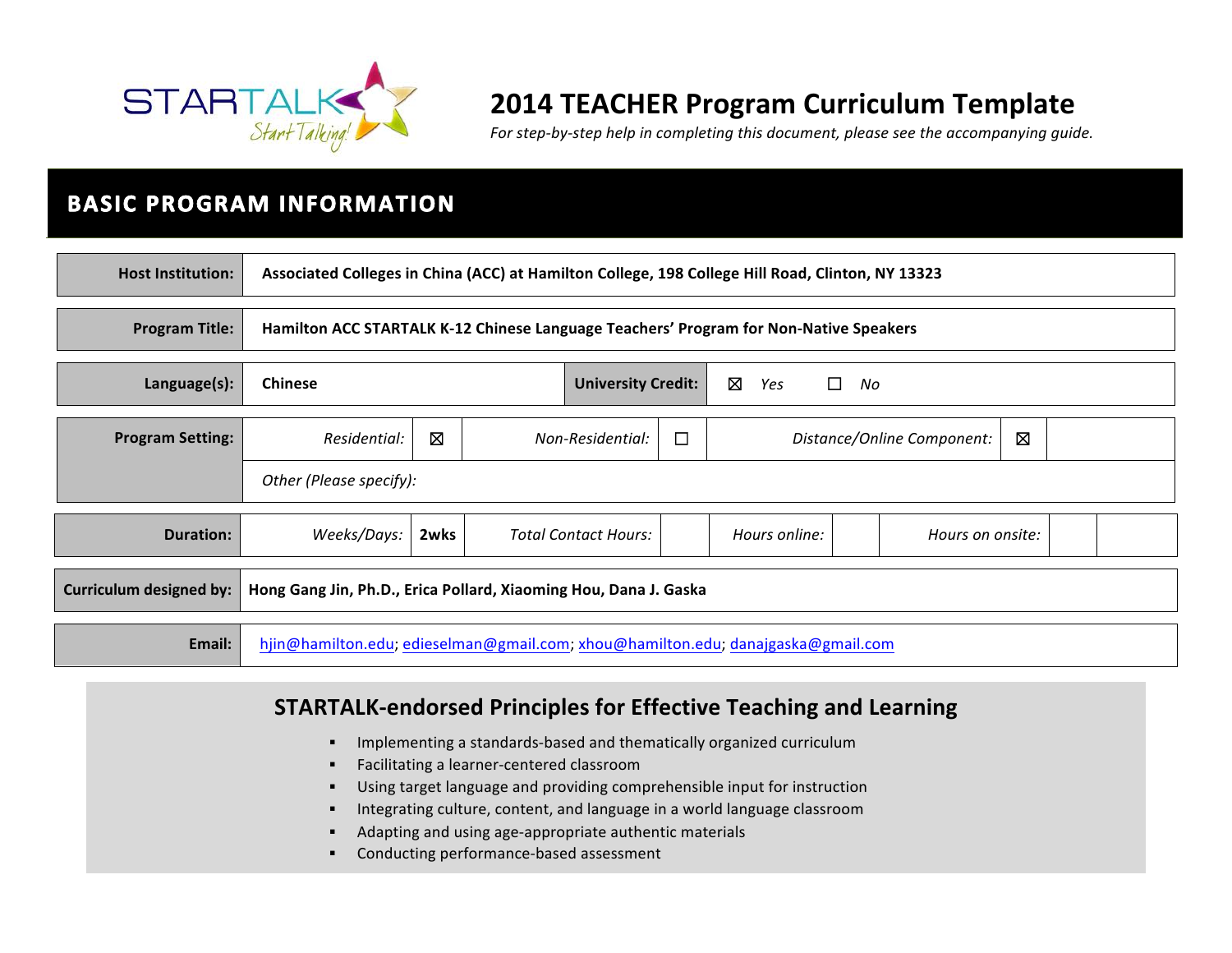### **Overview**

In a paragraph, describe your target audience. Who will your participants be? How will you know what the needs of your participants will be? What do you hope that your participants will be able to do as a result of this program?

This two-week residential and Chinese-only immersion program at Hamilton College is specifically designed for pre-service and in-service K-16 nonnative Chinese language teachers. Based on the needs analysis before and during the program, the program sets out to achieve its dual goals of providing language training at the professional level as well professional development on standards-based instruction. By the end of the program, participants in the Hamilton STARTALK Teachers' program will further advance their Chinese language proficiency through a 24/7 language pledge, intensive language studies, and daily Skype sessions with professional teachers in China. Participants will also apply knowledge gained from pedagogical workshops, presentations, and discussions on the following topics: standards-based instruction, backward design, thematic unit design, comprehensible input, and performance assessment. Additionally, participants will observe classes for middle school Chinese language learners and will conduct micro-teaching for a week to a group of students. Participants will engage in daily refelction documenting their professional growth. A six-week online professional discussion prior to the face-to-face program will provide the participants with the information about the content of the program and micro-teaching procedures.

## **Program Goals**

What do you hope participants will be able to do after the program ends? Use the *Teacher Effectiveness for Language Learning* (TELL) Framework (www.TELLproject.com) to guide the development of your program goals. Identify the TELL domains and supporting TELL criteria statements that capture the major concepts or topics identified in your program overview.

| <b>TELL DOMAINS</b>     | <b>TELL CRITERIA STATEMENTS</b><br>Number the Criteria statements here and then transfer to Stage 2.                                                                                   |
|-------------------------|----------------------------------------------------------------------------------------------------------------------------------------------------------------------------------------|
| PLANNING                | P1: I plan learning experiences based on local curriculum and state and<br>national standards.                                                                                         |
| PLANNING                | P3: I use units based on proficiency targets and backward design principles.                                                                                                           |
| THE LEARNING EXPERIENCE | LE4: I ensure that students receive comprehensible input.                                                                                                                              |
| THE LEARNING EXPERIENCE | LE5: I provide opportunities for my students to acquire language in<br>meaningful contexts.<br>c. I equip students with strategies that enable them to stay in the target<br>language. |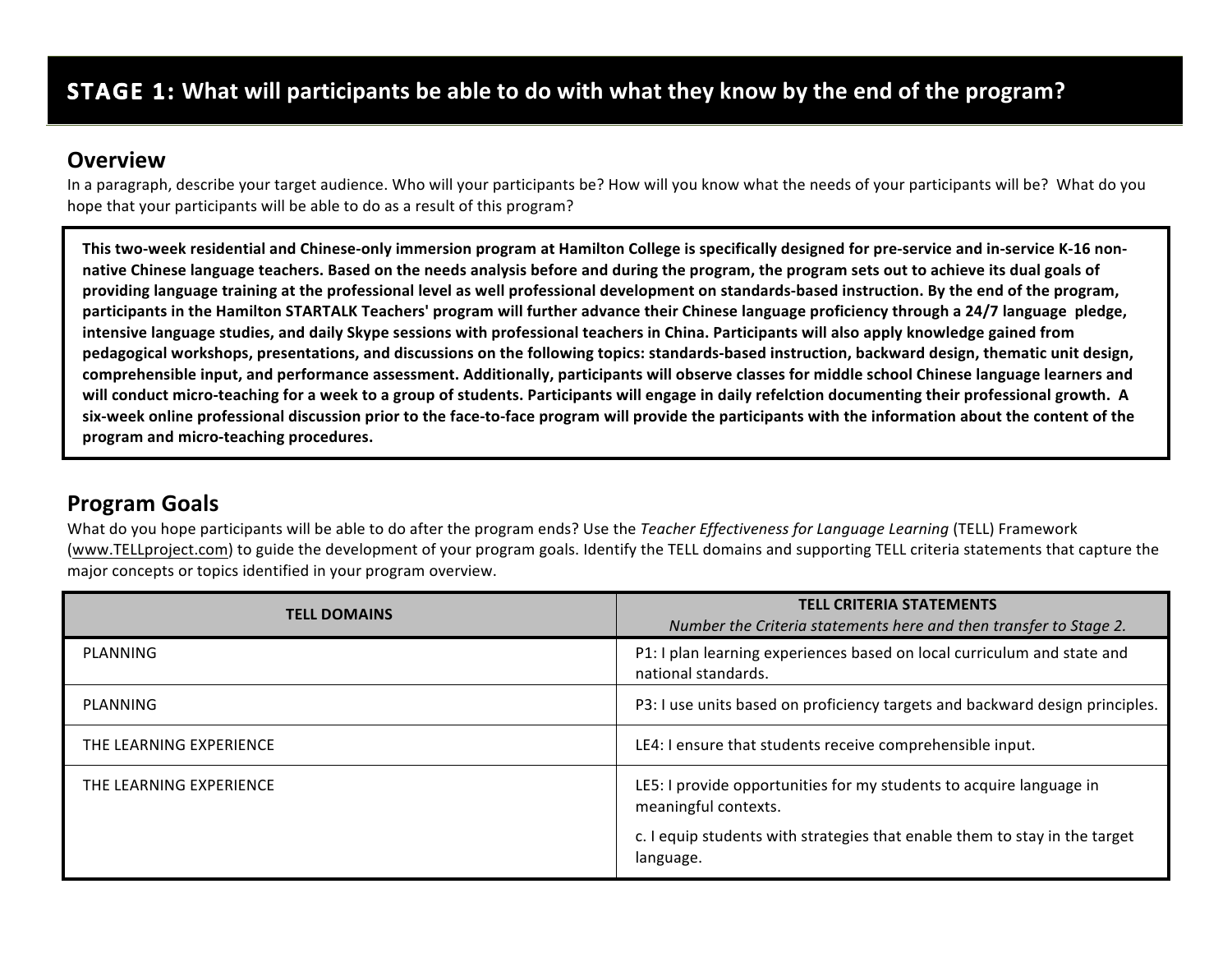| <b>TELL DOMAINS</b>     | <b>TELL CRITERIA STATEMENTS</b><br>Number the Criteria statements here and then transfer to Stage 2.           |
|-------------------------|----------------------------------------------------------------------------------------------------------------|
| THE LEARNING EXPERIENCE | LE7: I provide opportunities for the students to become more effective<br>communicators.                       |
| PERFORMANCE & FEEDBACK  | PF1: My students demonstrate growth through performances that are<br>reflective of their learning experiences. |
| PERFORMANCE & FEEDBACK  | PF2: I employ a variety of feedback strategies designed to assist the learner<br>in growing toward the target. |

*You may add additional rows as necessary.*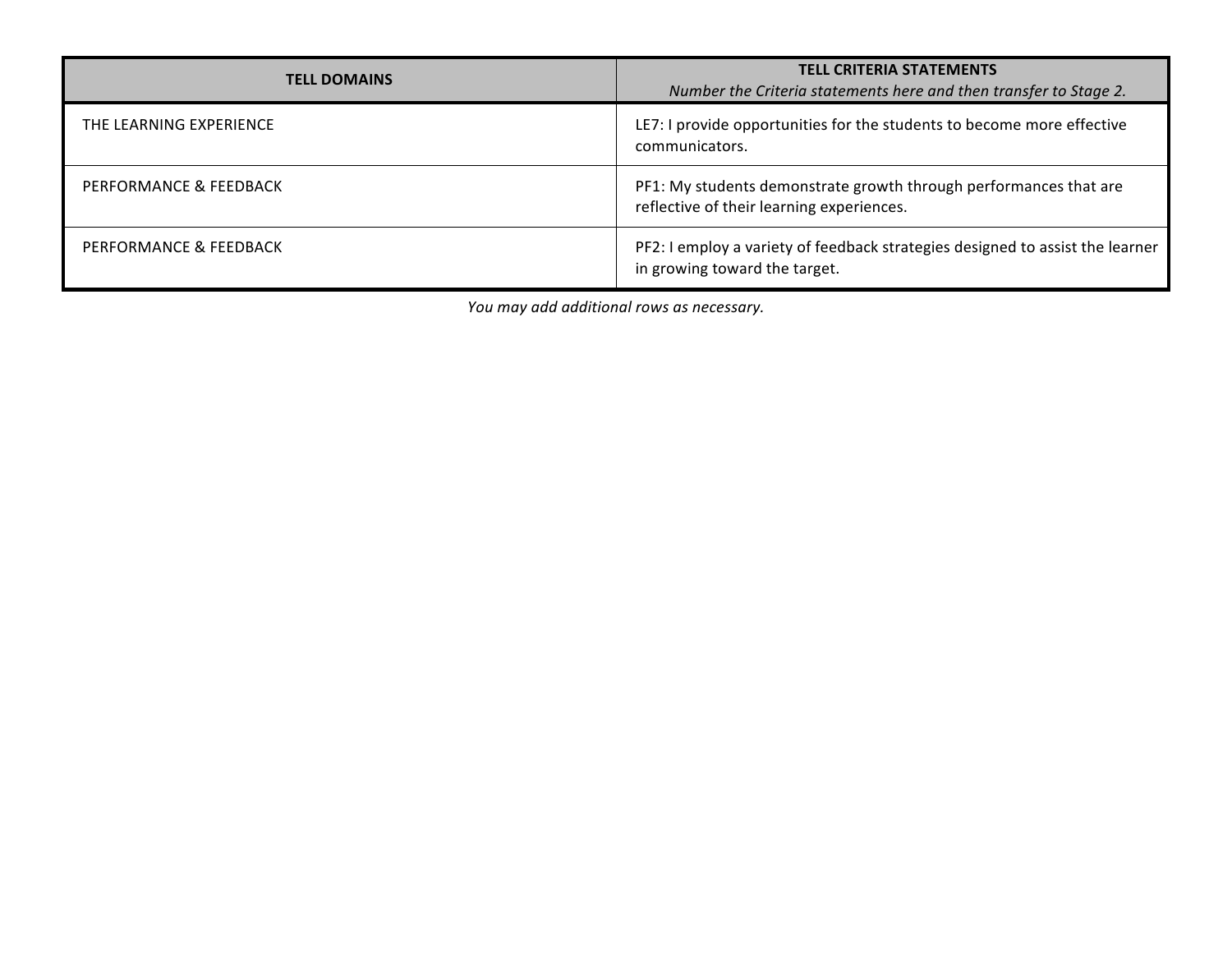# **STAGE 2:** How will participants demonstrate what they can do with what they know by the end of the **program?**

### **Performance Assessment**

What evidence will participants produce to demonstrate their understanding of the TELL criteria?

| <b>TELL CRITERIA STATEMENTS</b><br>Number the Criteria statements here and then transfer to Stage 3.                                       | <b>EVIDENCE/PRODUCT AND BRIEF DESCRIPTION</b>                                                                                                                                                                                                                             |
|--------------------------------------------------------------------------------------------------------------------------------------------|---------------------------------------------------------------------------------------------------------------------------------------------------------------------------------------------------------------------------------------------------------------------------|
| P1: I plan learning experiences based on local curriculum and state and<br>national standards. (Day 1: Standards-Based Languague Teaching) | In small groups, participants will create 2 theme-based lesson plans -<br>family and food- which are based on National Standards across three<br>communicative modes and will be taught during the practicum phase.                                                       |
| P3: I use units based on proficiency targets and backward design principles.<br>(Day 2: Backwards Curriculum Design and Thematic Unit)     | In small groups, participants will create 2 standards-based lesson plans<br>centering around the themes of "family" and "food" using backward design<br>principles and the STARTALK endorsed lesson plan template to be taught<br>to students during the practicum phase. |
| LE4: I ensure that students receive comprehensible input. (Day 3: Target<br>Language Teaching and Comprehensible Input)                    | During micro teaching, participants will use a variety of strategies to make<br>input in the target language comprehensible, ensuring 90% of materials are<br>in the target language.                                                                                     |
| LE5: I provide opportunities for my students to acquire language in                                                                        | In small groups, participants will create 4-6 interpretive and interpersonal                                                                                                                                                                                              |
| meaningful contexts.                                                                                                                       | tasks, using authentic materials and multimedia tools such as Google                                                                                                                                                                                                      |
| c. I equip students with strategies that enable them to stay in the target                                                                 | Maps, Toondoo, and GoAnimate based on the thematic units of "family"                                                                                                                                                                                                      |
| language. (Day 5: Second Lanugage Reading Strategies)                                                                                      | and "food."                                                                                                                                                                                                                                                               |
| LE7: I provide opportunities for the students to become more effective                                                                     | As part of the lesson plan, participants will discuss and select the language                                                                                                                                                                                             |
| communicators. (Day 4: Effective Teaching Strategies & Day 8: Interactive                                                                  | structures nessessary to meet the performance objectives into 4 to 6 tasks                                                                                                                                                                                                |
| Teaching Strategies and Effective Output)                                                                                                  | which will be used in micro-teaching.                                                                                                                                                                                                                                     |
| PF1: My students demonstrate growth through performances that are                                                                          | As part of the lesson plan, participants will create 4 sets of performance-                                                                                                                                                                                               |
| reflective of their learning experiences. (Day 6 & 7: Performance                                                                          | based assessment tasks in the 3 communicative modes for the 2 thematic                                                                                                                                                                                                    |
| Assessment)                                                                                                                                | units of "family" and "food" at novice high level.                                                                                                                                                                                                                        |
| PF2: I employ a variety of feedback strategies designed to assist the learner                                                              | Participants will create appropriate rubrics for each task, and work out                                                                                                                                                                                                  |
| in growing toward the target. (Day 9: Corrective Feedback)                                                                                 | feedback strategies.                                                                                                                                                                                                                                                      |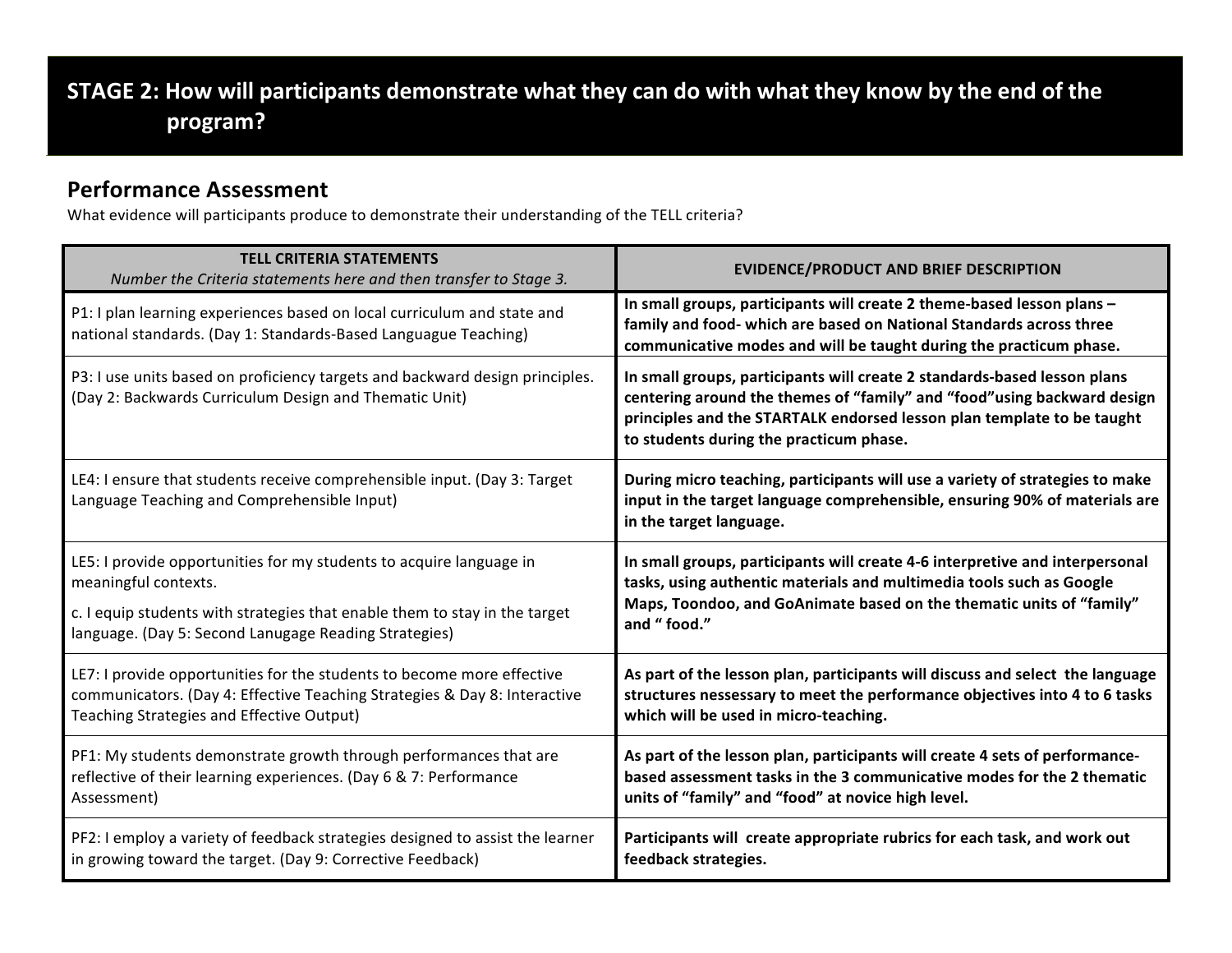You may add additional rows as necessary.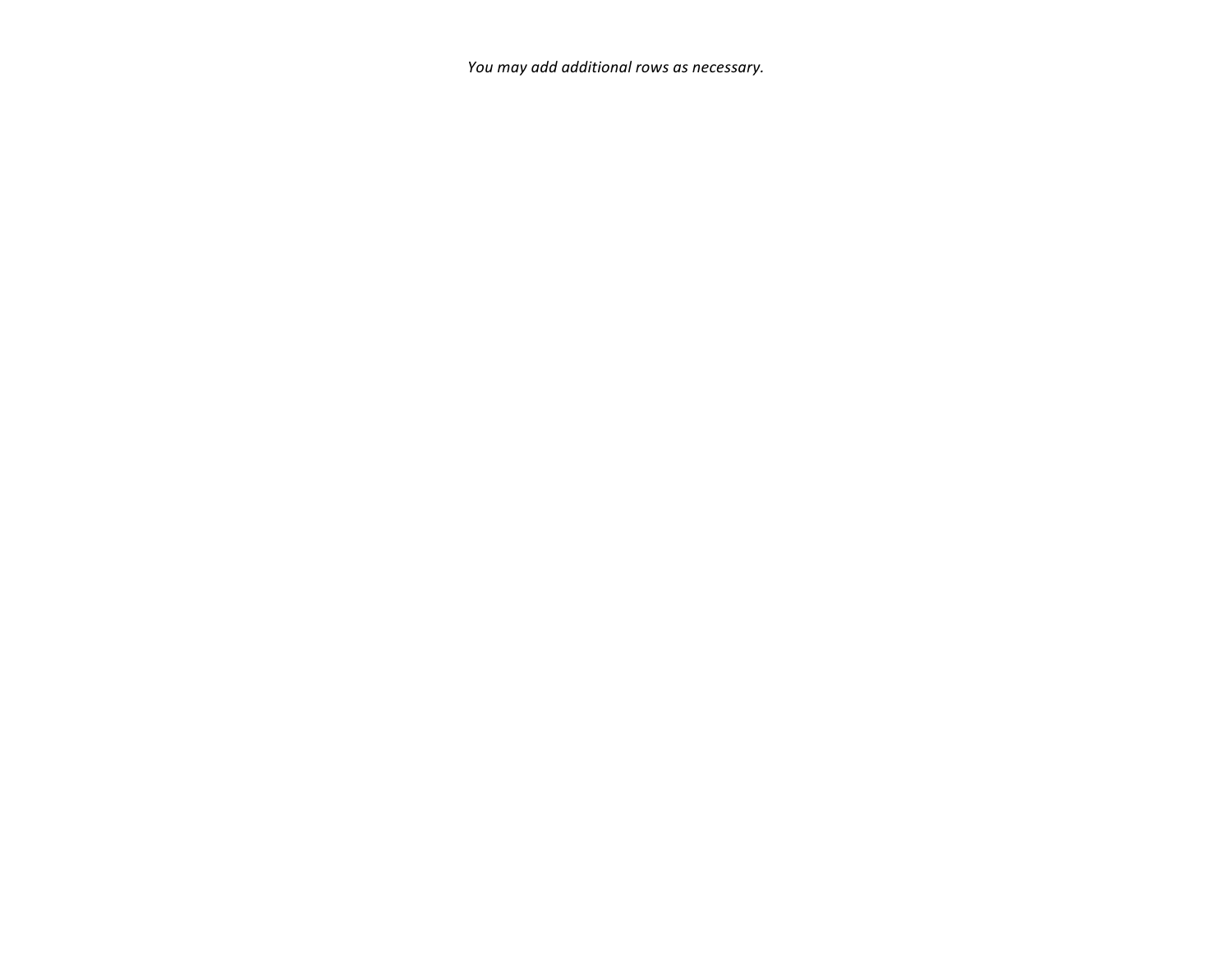### **Learning Experiences**

In this section, list the major learning experiences from the beginning through the end of your program. If your program has a component prior to the start of the program, include the major learning experiences for that portion of the program also. Complete the first column with the TELL criteria identified in Stage 1. In the second column, indicate the instructional topics that participants will need to know and the resources they will use in order to engage in the major learning experiences described in the third column. You may wish to consult the STELLA documents (on STARTALK website in early April 2014) for sample learning activities and resources.

| <b>TELL CRITERIA</b><br><b>STATEMENTS</b><br>Participants can                                                                                             | <b>INSTRUCTIONAL TOPICS &amp; RESOURCES</b><br>Participants need to know<br>Participants will use                                                                                                   |                                                                                                                                                                                                                                                                                                                                                                                                                                                       | <b>MAJOR LEARNING EXPERIENCES &amp; EVIDENCE Participants</b><br>will experience & demonstrate                                                                                                                                                                                                                                                                                           |
|-----------------------------------------------------------------------------------------------------------------------------------------------------------|-----------------------------------------------------------------------------------------------------------------------------------------------------------------------------------------------------|-------------------------------------------------------------------------------------------------------------------------------------------------------------------------------------------------------------------------------------------------------------------------------------------------------------------------------------------------------------------------------------------------------------------------------------------------------|------------------------------------------------------------------------------------------------------------------------------------------------------------------------------------------------------------------------------------------------------------------------------------------------------------------------------------------------------------------------------------------|
| Copy the TELL<br>Criteria directly<br>from Stage 2,<br>Column 1. Use one                                                                                  | List the key concepts that participants need to know to meet the TELL<br>Criteria listed in the previous column. Identify the major resources<br>participants will use to work with these concepts. |                                                                                                                                                                                                                                                                                                                                                                                                                                                       | Describe the key learning experiences that allow<br>participants to demonstrate that they can meet the                                                                                                                                                                                                                                                                                   |
| row for each<br>statement.                                                                                                                                | Need to know                                                                                                                                                                                        | Will use                                                                                                                                                                                                                                                                                                                                                                                                                                              | stated TELL Criteria.                                                                                                                                                                                                                                                                                                                                                                    |
| P1: I plan learning<br>experiences based on<br>local curriculum and<br>state and national<br>standards. (Day 1:<br>Standards-Based<br>Languague Teaching) | Standards-based<br>$\bullet$<br>instruction                                                                                                                                                         | 《以标准为本的语言教学》<br>American Council on the Teaching of Foreign<br>Languages (ACTFL). (n.d.). Standards for<br>foreign language learning: Preparing for the<br>21st century.<br>American Council on the Teaching of<br>Foreign Languages (ACTFL). (n.d.). World-<br>readiness standards for learning<br>languages.<br>American Council on the Teaching of<br>Foreign Languages (ACTFL). (2011,<br>March). 21st century skills map for world<br>languages. | <b>Read the National Standards and STARTALK</b><br>$\bullet$<br>endorsed principles in Chinese<br>Attend a workshop by Erica Pollard, a master K-12<br>teacher, to gain a deeper understanding of<br>standards-based instruction.<br>Identify and plan activities across three<br>communicative modes<br>Work in groups to design lesson plans incorporating<br>at least 2 of the 5 C's. |
| P3: I use units based<br>on proficiency targets<br>and backward design<br>principles. (Day 2:                                                             | Backward design<br>$\bullet$<br>Thematic unit<br>$\bullet$<br>design                                                                                                                                | 《主题单元与反向课程设计》<br>Clementi, D., & Terrill, L. (n.d.). Chapter 2:<br>Unit planning. The keys to planning for<br>learning: Effective curriculum, unit, and                                                                                                                                                                                                                                                                                               | Attend a workshop by Xiaoming Hou to gain<br>$\bullet$<br>knowledge of the principles of backward design and<br>thematic unit design.<br>Working in groups, write the essential questions and                                                                                                                                                                                            |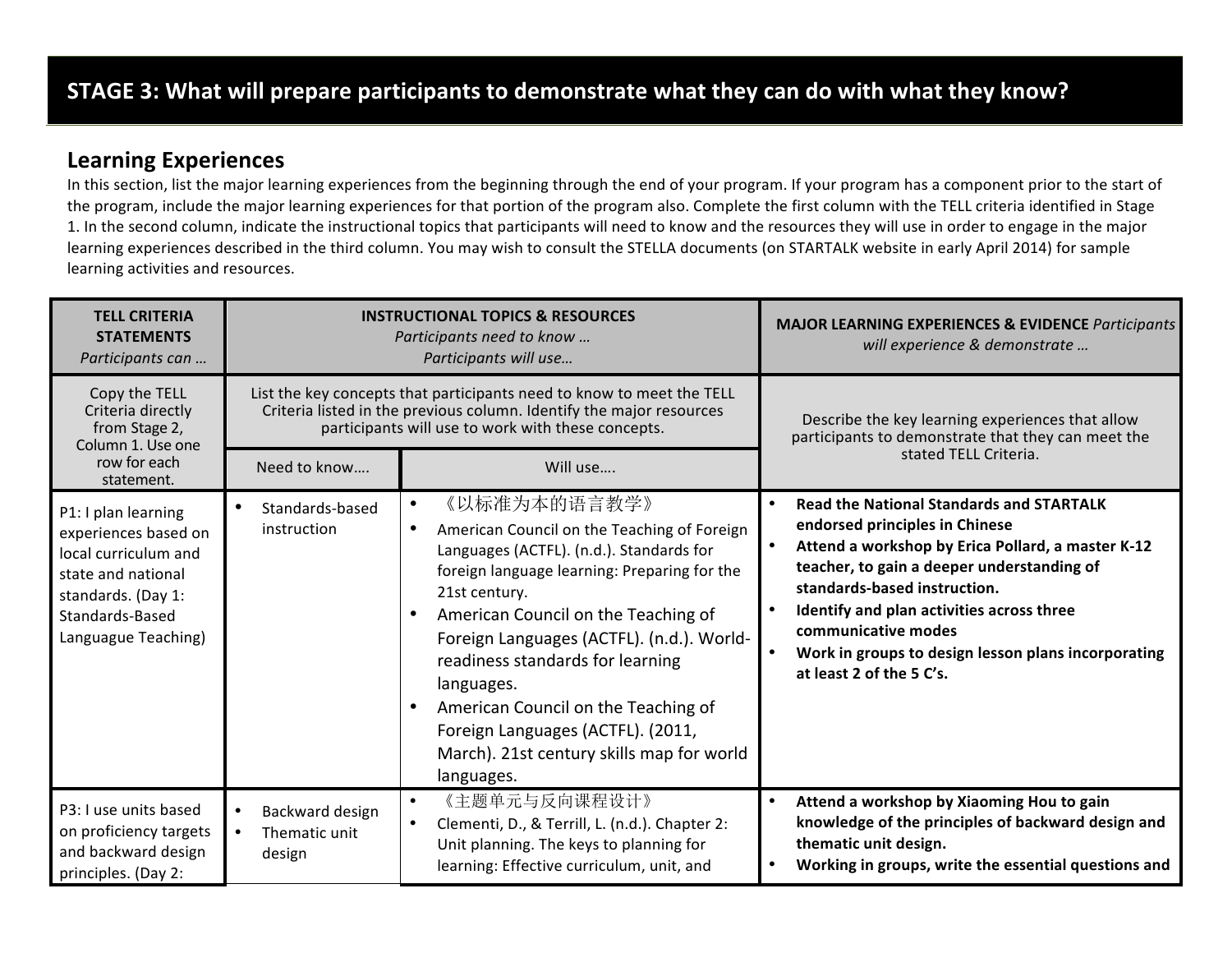| <b>TELL CRITERIA</b><br><b>STATEMENTS</b><br>Participants can                                                                          | <b>INSTRUCTIONAL TOPICS &amp; RESOURCES</b><br>Participants need to know<br>Participants will use |                                                                                                                                                                                                                                                                                                                                                                                                                                | <b>MAJOR LEARNING EXPERIENCES &amp; EVIDENCE Participants</b><br>will experience & demonstrate                                                                                                                                                                                                                                                                                                                                                                                                                                                                                                                                                                                                                                                                                                                                                                                                    |  |  |
|----------------------------------------------------------------------------------------------------------------------------------------|---------------------------------------------------------------------------------------------------|--------------------------------------------------------------------------------------------------------------------------------------------------------------------------------------------------------------------------------------------------------------------------------------------------------------------------------------------------------------------------------------------------------------------------------|---------------------------------------------------------------------------------------------------------------------------------------------------------------------------------------------------------------------------------------------------------------------------------------------------------------------------------------------------------------------------------------------------------------------------------------------------------------------------------------------------------------------------------------------------------------------------------------------------------------------------------------------------------------------------------------------------------------------------------------------------------------------------------------------------------------------------------------------------------------------------------------------------|--|--|
| Copy the TELL<br>Criteria directly<br>from Stage 2,<br>Column 1. Use one                                                               |                                                                                                   | List the key concepts that participants need to know to meet the TELL<br>Criteria listed in the previous column. Identify the major resources<br>participants will use to work with these concepts.                                                                                                                                                                                                                            | Describe the key learning experiences that allow<br>participants to demonstrate that they can meet the                                                                                                                                                                                                                                                                                                                                                                                                                                                                                                                                                                                                                                                                                                                                                                                            |  |  |
| row for each<br>statement.                                                                                                             | Need to know                                                                                      | Will use                                                                                                                                                                                                                                                                                                                                                                                                                       | stated TELL Criteria.                                                                                                                                                                                                                                                                                                                                                                                                                                                                                                                                                                                                                                                                                                                                                                                                                                                                             |  |  |
| <b>Backwards Curriculum</b><br>Design and Thematic<br>Unit)                                                                            |                                                                                                   | lesson design.<br>STARTALK Global Village Academy. (2009).<br>Step 1: Objectives. In Chinese immersion:<br>Lesson-planning in the content-based<br>classroom. STARTALK multimedia teacher<br>workshop collection. [Online module].                                                                                                                                                                                             | proficiency targets for the two thematic units to be<br>used in the Student Program the following week.<br>Develop "can-do statements" (from general to<br>specific) for each of the 4 micro-teaching lesson<br>plans.<br>Using the sample lesson plans from the previous<br>year, identify acceptable learning evidence based on<br>the ACTFL performance descriptors.<br>Compare the goals set in the sample lesson with<br>one's own lesson plans in terms of appropriate<br>proficiency level and performance tasks across 3<br>communicative modes.                                                                                                                                                                                                                                                                                                                                          |  |  |
| LE4: I ensure that<br>students receive<br>comprehensible input.<br>(Day 3: Target<br>Language Teaching<br>and Comprehensible<br>Input) | Target language<br>$\bullet$<br>comprehensible<br>$\bullet$<br>input                              | 《目标语教学与可理解输入》<br>٠<br>Met, M., & Duncan, G. (2012). STARTALK<br>٠<br>teacher development: Checking for<br>comprehension. [Video file].<br>STARTALK Concordia Language Villages.<br>$\bullet$<br>(2009). Talking with Dr. Carol Ann Dahlberg.<br>Module 2, Segment 6: Magic. STARTALK<br>multimedia workshop: Staying in the target<br>language. [Video file].<br>Long-Crowell, E. (n.d.). Using wait time in the<br>classroom. | Only use target language with instructors as well as<br>other participants throughtout the program.<br>Attend a workshop by Diane Neubauer on using<br>TPRS to create comprehensible input and effective<br>classroom interaction with authentic materials.<br>Attend a workshop by Lucy Lee, an expert in the<br>field of K-12 Chinese Teaching, on learner-centered<br>instruction and effective instructional strategies.<br>Use a checklist to observe head instructors' classes<br>and identify effective strategies used in class for<br>giving comprehensible input, learner-centeredness,<br>and pushed output.<br>Using micro-teaching sample video, analyze and<br>identify examples of effective teaching strategies,<br>such as frequency of comprehension checks, use of<br>teaching aids, frequency of input adjustment, use of<br>clarification requests, and frequency of student |  |  |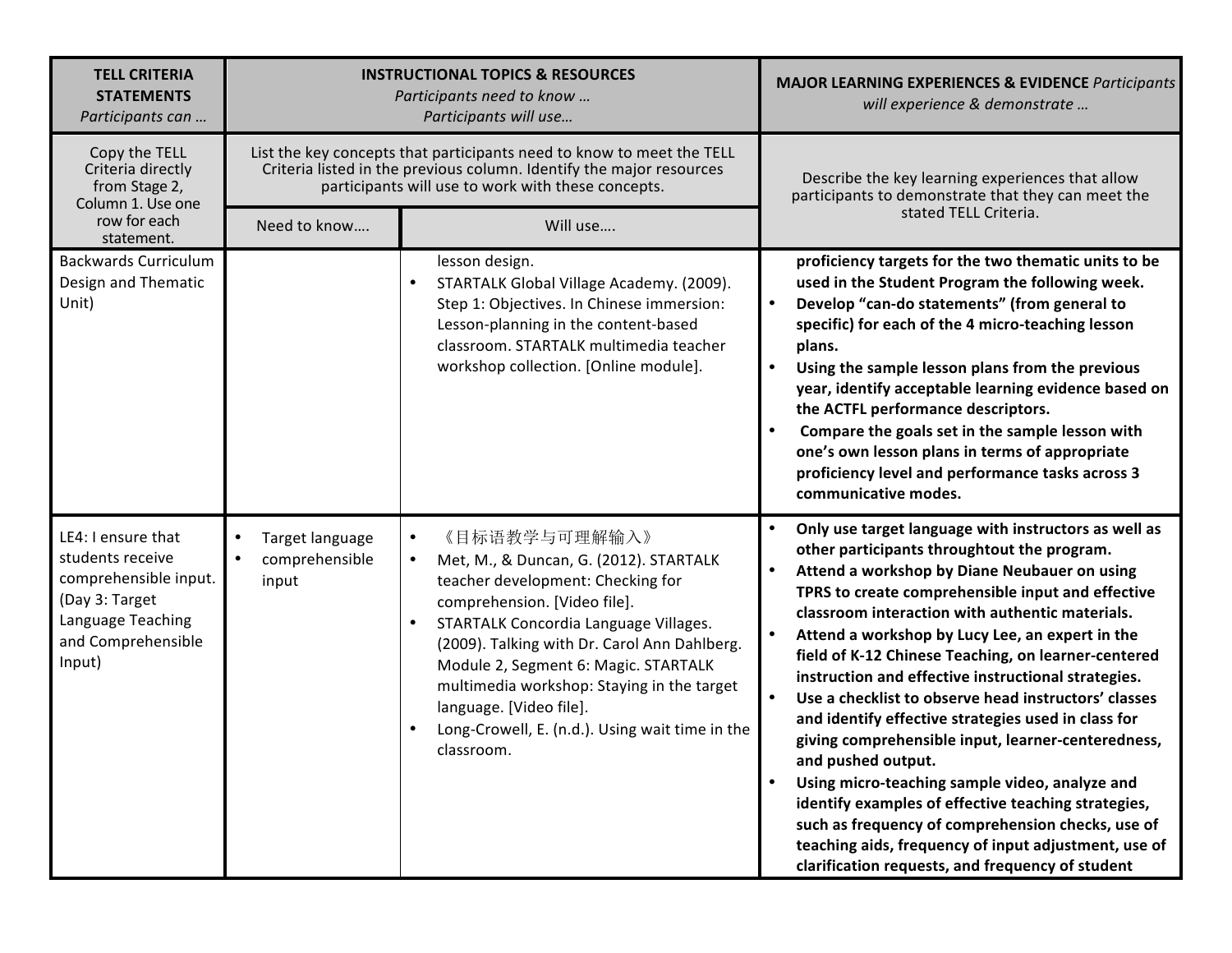| <b>TELL CRITERIA</b><br><b>STATEMENTS</b><br>Participants can                                                                                                                                                                                              | <b>INSTRUCTIONAL TOPICS &amp; RESOURCES</b><br>Participants need to know<br>Participants will use                                 |                                                                                                                                                                                                                                                                                                                                                                                                                                                                 | <b>MAJOR LEARNING EXPERIENCES &amp; EVIDENCE Participants</b><br>will experience & demonstrate                                                                                                                                                                                                                                                                                                                                                                                                                                                                             |
|------------------------------------------------------------------------------------------------------------------------------------------------------------------------------------------------------------------------------------------------------------|-----------------------------------------------------------------------------------------------------------------------------------|-----------------------------------------------------------------------------------------------------------------------------------------------------------------------------------------------------------------------------------------------------------------------------------------------------------------------------------------------------------------------------------------------------------------------------------------------------------------|----------------------------------------------------------------------------------------------------------------------------------------------------------------------------------------------------------------------------------------------------------------------------------------------------------------------------------------------------------------------------------------------------------------------------------------------------------------------------------------------------------------------------------------------------------------------------|
| Copy the TELL<br>Criteria directly<br>from Stage 2,<br>Column 1. Use one                                                                                                                                                                                   |                                                                                                                                   | List the key concepts that participants need to know to meet the TELL<br>Criteria listed in the previous column. Identify the major resources<br>participants will use to work with these concepts.                                                                                                                                                                                                                                                             | Describe the key learning experiences that allow<br>participants to demonstrate that they can meet the                                                                                                                                                                                                                                                                                                                                                                                                                                                                     |
| row for each<br>statement.                                                                                                                                                                                                                                 | Need to know                                                                                                                      | Will use                                                                                                                                                                                                                                                                                                                                                                                                                                                        | stated TELL Criteria.                                                                                                                                                                                                                                                                                                                                                                                                                                                                                                                                                      |
|                                                                                                                                                                                                                                                            |                                                                                                                                   |                                                                                                                                                                                                                                                                                                                                                                                                                                                                 | negotiation of meaning, etc.<br>Participate in simulated micro-teaching sessions to<br>rehearse and modify one's lesson plans.                                                                                                                                                                                                                                                                                                                                                                                                                                             |
| LE5: I provide<br>opportunities for my<br>students to acquire<br>language in<br>meaningful contexts.<br>c. I equip students<br>with strategies that<br>enable them to stay in<br>the target language.<br>(Day 4: Second<br>Lanugage Reading<br>Strategies) | Meaningful<br>$\bullet$<br>context<br>Authentic<br>$\bullet$<br>materials<br>$\bullet$<br>Apply technology<br>in class activities | 《第二语言阅读策略: 以中文为例》<br>$\bullet$<br>Annenberg Foundation. (n.d.). Teaching<br>$\bullet$<br>foreign languages K-12: Communicating<br>about sports (Chinese). Segment 20:26-<br>21:52. [Video file].<br>STARTALK OneWorld Now! (2009). STARTALK<br>Classroom Video-OneWorld Now! (Chinese).<br>Segment 15:42-17:19. STARTALK classroom<br>video collection. [Video file].                                                                                           | Attend a workshop by Michael Everson, PhD, on<br>reading strategies for Chinese as a second language.<br>Attend technology workshops by Dr. Hsinsi Lin on<br>$\bullet$<br>using Google Maps, Toondoo, and GoAnimate to<br>create meaningful and authentic multimedia tasks<br>and activities to be used in micro-teaching lessons.<br>Work with the coordinator of the Student Program<br>$\bullet$<br>to examine profiles of students with different<br>learning needs and modify activities according to<br>students' backgrounds and their interests.                   |
| LE7: I provide<br>opportunities for the<br>students to become<br>more effective<br>communicators. (Day<br>5: Effective Teaching<br>Strategies & Day 8:<br><b>Interactive Teaching</b><br>Strategies and<br>Effective Output)                               | Learner-centered<br>$\bullet$<br>classroom<br>$\bullet$<br><b>Effective teaching</b><br>strategies                                | 《有效教学策略》<br>$\bullet$<br>《教学互动策略与有效输出》<br>$\bullet$<br>ACC - STARTALK mirco teaching<br>demonstration:<br>http://www.hamilton.edu/china/startalk/2<br>012-videos<br>ACC - STARTALK 5 - min presentation:<br>http://www.hamilton.edu/china/startalk/2<br>013-videos<br>Cheesman, K. (2005, November 12).<br>$\bullet$<br>Methods of engaging students at the start of<br>class: Encouraging students to be involved in<br>their own learning. Society of College | Pair in-service and pre-service teachers to engage in<br>dialy peer mentoring and peer critiques on how to<br>design interesting and meaningful performance<br>tasks and activities.<br>Analyze a variety of rubrics used in the field to<br>become familiar with the advantages and<br>disadvantages of different types of rubrics.<br>Deliver a 5-minute presentation on pedagogical<br>theories and their classroom implementation at the<br>end of the program.<br>Discuss teaching theories and implimentation with<br>all participants during the pedagogical forum. |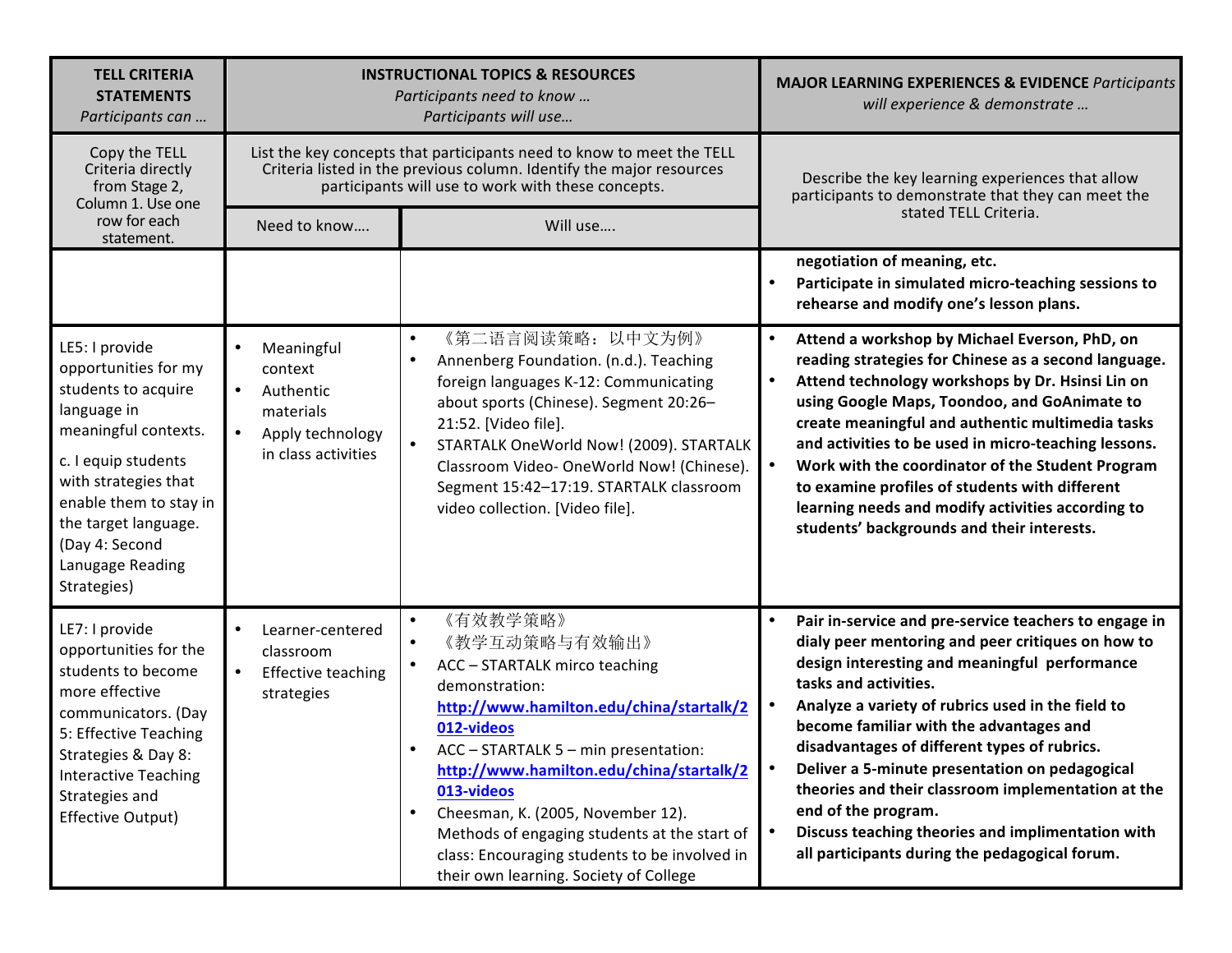| <b>TELL CRITERIA</b><br><b>STATEMENTS</b><br>Participants can                                                                                                        | <b>INSTRUCTIONAL TOPICS &amp; RESOURCES</b><br>Participants need to know<br>Participants will use                                                                                                   |                                                                                                                                                                                                                                                                                                                                                                                                                                                 | <b>MAJOR LEARNING EXPERIENCES &amp; EVIDENCE Participants</b><br>will experience & demonstrate                                                                                                                                                                                                                                                                                                                    |
|----------------------------------------------------------------------------------------------------------------------------------------------------------------------|-----------------------------------------------------------------------------------------------------------------------------------------------------------------------------------------------------|-------------------------------------------------------------------------------------------------------------------------------------------------------------------------------------------------------------------------------------------------------------------------------------------------------------------------------------------------------------------------------------------------------------------------------------------------|-------------------------------------------------------------------------------------------------------------------------------------------------------------------------------------------------------------------------------------------------------------------------------------------------------------------------------------------------------------------------------------------------------------------|
| Copy the TELL<br>Criteria directly<br>from Stage 2,<br>Column 1. Use one                                                                                             | List the key concepts that participants need to know to meet the TELL<br>Criteria listed in the previous column. Identify the major resources<br>participants will use to work with these concepts. |                                                                                                                                                                                                                                                                                                                                                                                                                                                 | Describe the key learning experiences that allow<br>participants to demonstrate that they can meet the                                                                                                                                                                                                                                                                                                            |
| row for each<br>statement.                                                                                                                                           | Need to know                                                                                                                                                                                        | Will use                                                                                                                                                                                                                                                                                                                                                                                                                                        | stated TELL Criteria.                                                                                                                                                                                                                                                                                                                                                                                             |
|                                                                                                                                                                      |                                                                                                                                                                                                     | Science Teachers.<br>Shrum, J. L., & Glisan, E. W. (1994). Teacher's<br>$\bullet$<br>handbook: Contextualized language<br>instruction. Boston: Heinle & Heinle.                                                                                                                                                                                                                                                                                 |                                                                                                                                                                                                                                                                                                                                                                                                                   |
| PF1: My students<br>demonstrate growth<br>through performances<br>that are reflective of<br>their learning<br>experiences. (Day 6 &<br>7: Performance<br>Assessment) | Performance<br>assessment<br>$\bullet$<br>Formative<br>assessment<br>Summative<br>assessment                                                                                                        | 《语言应用能力测试》<br>$\bullet$<br>ACC-STARALK classroom observation<br>checklist<br>Center for Applied Linguistics. (2009).<br>Assessment for language instructors: The<br>basics. STARTALK multimedia teacher<br>workshop collection.<br>STARTALK Global Village Academy. (2009).<br>$\bullet$<br>Step 2: Assessment. In Chinese immersion:<br>Lesson-Planning in the content-based<br>classroom. STARTALK multimedia teacher<br>workshop collection. | Score student work in skits, homework, and digital<br>lab using collectively designed rubrics. Discuss how<br>to improve rubrics.<br>Participants use a self-evaluation rubric to assess<br>their own teaching effectiveness.                                                                                                                                                                                     |
| PF2: I employ a variety<br>of feedback strategies<br>designed to assist the<br>learner in growing<br>toward the target.<br>(Day 9: Corrective<br>Feedback)           | Rubrics<br>$\bullet$<br>Feedback                                                                                                                                                                    | 《第二语言教学中的纠错反馈》<br>$\bullet$<br>eLearnerEngaged. (2012, March 3). How-to<br>give feedback to students the right way.<br>[Video].<br>Wiggins, G. (2012, September). Seven keys<br>to effective feedback. Feedback for learning.<br>Educational Leadership, 70(1), 10-16.<br>Jefferson County Public Schools. (2011,<br>$\bullet$<br>August). Jefferson County Public Schools<br>world languages: Performance assessment<br>rubric.                | Participants review rubrics for 5 minute<br>presentation and micro-teaching ahead of time to be<br>clear on the expecations and requirements.<br>Instructors and participants meet 4 times to give<br>feedback to participants on their 5 minute<br>presentations.<br>Head instructors and participants meet daily for<br>teaching reflection sessions and to give feedback to<br>participants on micro-teaching. |

You may add additional rows as necessary.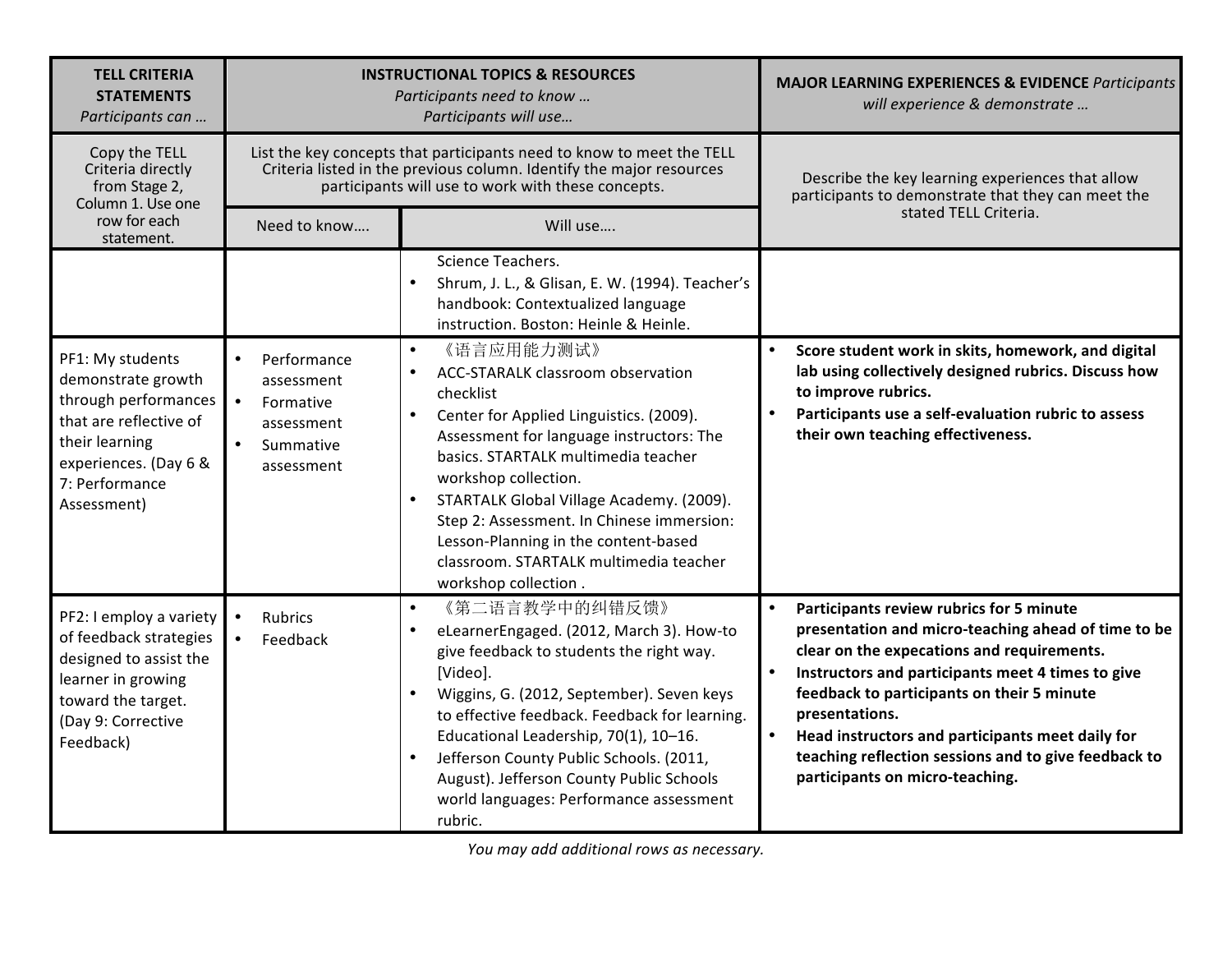## **Micro-teaching/Practicum**

Will the participants engage in a micro-teaching or practicum experience? If yes, describe the teaching experience that your participants will complete.

Hamilton's ACC-STARTALK is a combination of teacher and student programs. The one-week student program overlaps with the two- week teacher program. In order to ensure the quality of micro-teaching, particpants will go through a three-stage process. First, all participants will engage in online discussions of the principles of micro-teaching during our pre-program orientation. Second, participants will attend 5 planning sessions of microteaching during the first week of the on-site program. All sessions will be led by head instructors and master teachers to design and implement standards-based performance tasks and instructional strategies. Meanwhile, participants will have 3 team work sessions with a partner to prepare micro-teaching in the afternoons during the first week. Finally, during the second week, participants will first observe a student program class taught **by a head instructor. They will then conduct their own micro-teaching, which is observed by a head teacher. A reflection/discussion session will follow in the afternoon to reflect on the teaching and to make necessary adjustments for the next day.** 

### **Program Outline and Schedule**

Will participants be expected to do anything prior to the start of the onsite program? If yes, explain what they will do. How will the those learning experiences support the onsite experiences?

**There** is a 6-week online discussion starting from May 13 to June 21. Topics include program goals, language learning strategies, micro-teaching **preparation, and program logistics. Participants are expected to become familiar with program themes and micro teaching procedures, decide their 5**minute presentation topic and complete the first draft. They will also complete STARTALK pre-program online survey.

What is the agenda for any days prior to the start of the program? What is the agenda each day during the program?

| <b>TIMELINE</b>      | <b>INSTRUCTIONAL TOPICS</b>                                                                                                                                                                                                                                            |
|----------------------|------------------------------------------------------------------------------------------------------------------------------------------------------------------------------------------------------------------------------------------------------------------------|
| June 29, 2014, Day 1 | <b>Entrance Exam</b><br>Orientation<br><b>Campus Tour</b>                                                                                                                                                                                                              |
| June 30, 2014, Day 2 | 3 Language Classes (Theme: Standards-based Instruction)<br>Pedagogy workshop: Standards-based Instruction and Thematic Unit<br><b>Design</b><br>Team Work with a Partner to Prepare for the Micro Teaching<br><b>Daily Reflection</b><br><b>Evening Skype Tutorial</b> |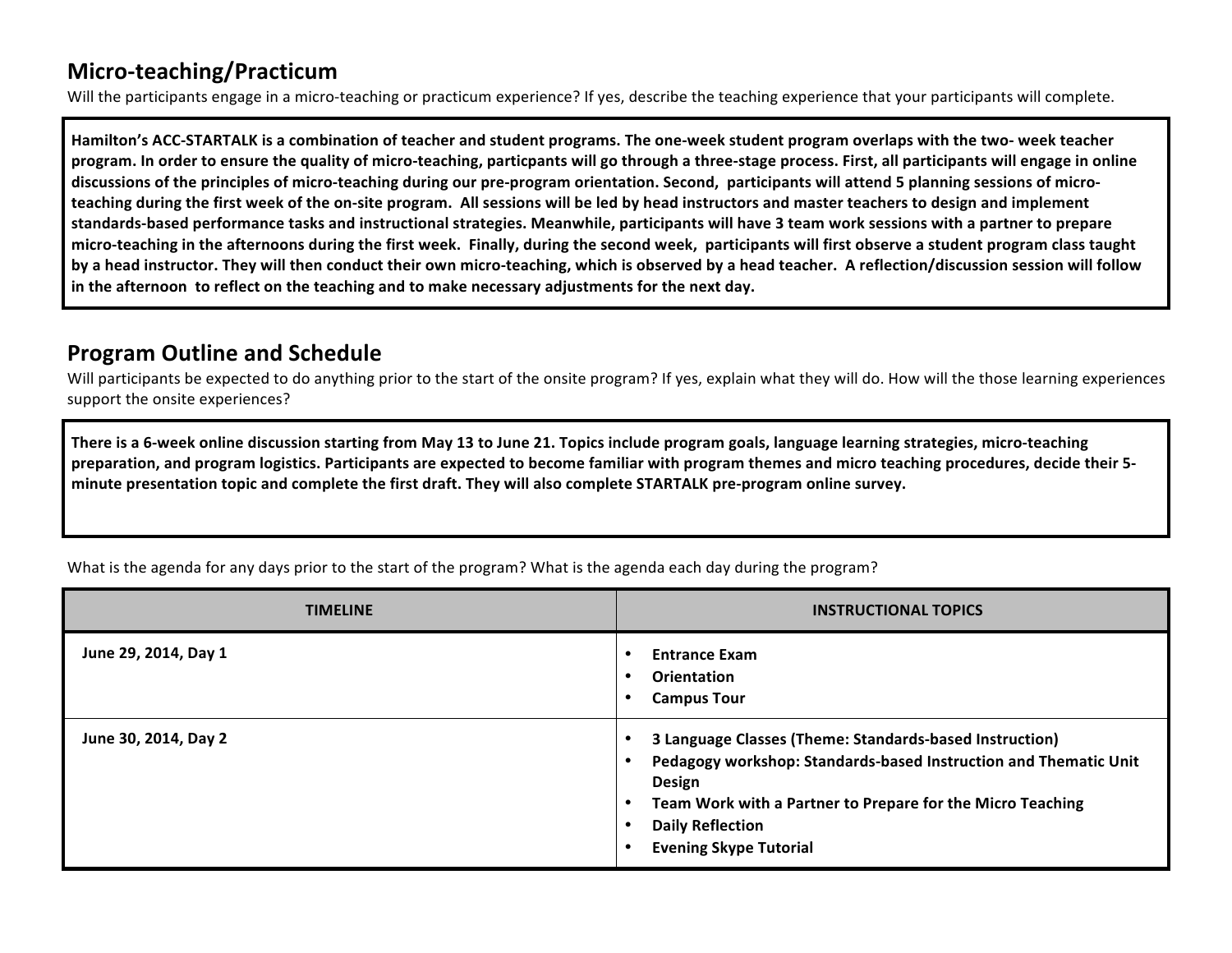| <b>TIMELINE</b>    | <b>INSTRUCTIONAL TOPICS</b>                                                                                                                                                                                                                                                                                  |
|--------------------|--------------------------------------------------------------------------------------------------------------------------------------------------------------------------------------------------------------------------------------------------------------------------------------------------------------|
| July 1, 2014, Day3 | 3 Language Classes (Theme: Backward Design and Lesson Plan)<br>$\bullet$<br>Pedagogy Workshop: Unit Design and Lesson Plan<br><b>5-Minute Presentation Practice</b><br><b>Daily Reflection</b><br>$\bullet$<br><b>Evening Skype Tutorial</b>                                                                 |
| July 2, 2014, Day4 | 3 Language Classes (Theme: Target Language and Comprehensible<br>$\bullet$<br>Input)<br>Pedagogy Workshop: Comprehensible Input and TPRS<br>Team Work with a Partner to Prepare for the Micro Teaching<br><b>Daily Reflection</b><br>$\bullet$<br><b>Evening Skype Tutorial</b>                              |
| July 3, 2014, Day5 | 3 Language Classes (Theme: Effective Teaching Strategies)<br>$\bullet$<br>Pedagogy Workshop: Comprehensible Input and Negotiation of<br>$\bullet$<br><b>Meaning as Teaching Strategies</b><br><b>5-Minute Presentation Practice</b><br><b>Daily Reflection</b><br>$\bullet$<br><b>Evening Skype Tutorial</b> |
| July 4, 2014, Day6 | 3 Language Classes (Theme: Reading Strategies)<br>$\bullet$<br><b>Pedagogy Workshop: Reading Strategies</b><br>Team Work with a Partner to Prepare for the Micro Teaching<br><b>Daily Reflection</b><br><b>Evening Skype Tutorial</b>                                                                        |
| July 5, 2014, Day7 |                                                                                                                                                                                                                                                                                                              |
| July 6, 2014, Day8 | Meet with the Student Program Students<br>$\bullet$                                                                                                                                                                                                                                                          |
| July 7, 2014, Day9 | A Language Class (Theme: Performance Assessment: Designing a<br><b>Meaningful Task Chain)</b><br><b>Class Observation</b><br>$\bullet$<br><b>Micro Teaching</b><br>Participate in the Student Program: Speed Interview<br><b>Technology Workshop: Task-based Learning and Technology</b><br>$\bullet$        |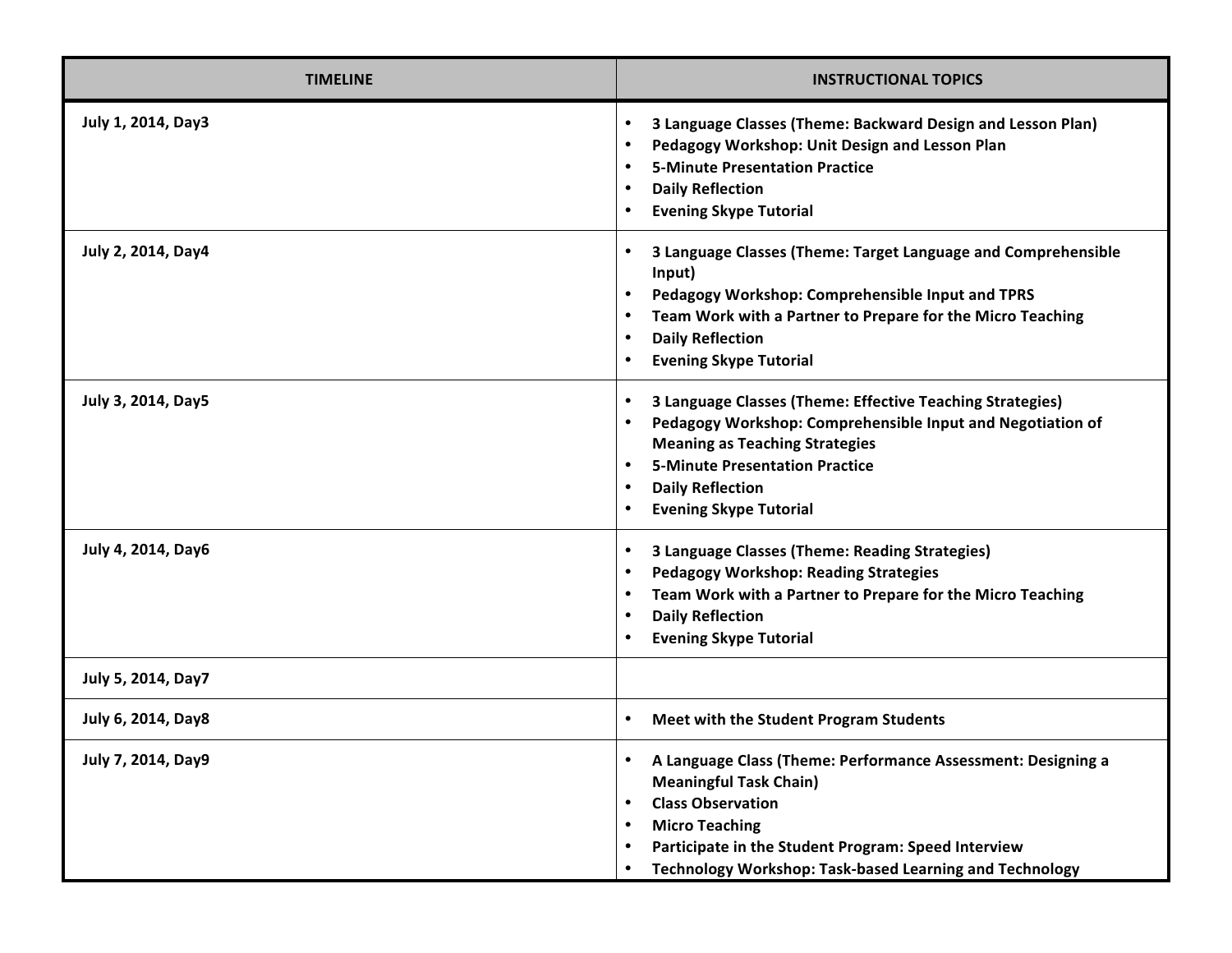| <b>TIMELINE</b>      | <b>INSTRUCTIONAL TOPICS</b>                                                                                                                                                                                                                                                                                                                                                                                                                                                                                          |
|----------------------|----------------------------------------------------------------------------------------------------------------------------------------------------------------------------------------------------------------------------------------------------------------------------------------------------------------------------------------------------------------------------------------------------------------------------------------------------------------------------------------------------------------------|
|                      | Team Work with a Partner to Discuss Micro Teaching on the Day and<br>$\bullet$<br><b>Rehearse for Tomorrow</b><br><b>Daily Reflection</b><br>$\bullet$<br><b>Evening Skype Tutorial</b><br>$\bullet$                                                                                                                                                                                                                                                                                                                 |
| July 8, 2014, Day10  | A Language Class (Theme: Performance Assessment: Rubrics)<br>$\bullet$<br><b>Class Observation</b><br>$\bullet$<br><b>Micro Teaching</b><br>$\bullet$<br>Participate in the Student Program: Speed Interview<br>$\bullet$<br>Technology Workshop: Digital Storytelling and Chinese Language<br>$\bullet$<br><b>Teaching</b><br><b>5-Minute Presentation Practice</b><br>$\bullet$<br><b>Daily Reflection</b><br>$\bullet$<br><b>Evening Skype Tutorial</b><br>$\bullet$                                              |
| July 9, 2014, Day11  | A Language Class (Theme: Comprehensible Input and Pushed-out<br>$\bullet$<br>Output)<br><b>Class Observation</b><br>$\bullet$<br><b>Micro Teaching</b><br>$\bullet$<br>Participate in the Student Program: Speed Interview<br>$\bullet$<br><b>Pedagogical Forum: Teaching Materials Sharing</b><br>$\bullet$<br>Team Work with a Partner to Discuss Micro Teaching on the Day and<br>$\bullet$<br><b>Rehearse for Tomorrow</b><br><b>Daily Reflection</b><br>$\bullet$<br><b>Evening Skype Tutorial</b><br>$\bullet$ |
| July 10, 2014, Day12 | A Language Class (Theme: Corrective Feedback)<br>$\bullet$<br><b>Class Observation</b><br>$\bullet$<br><b>Micro Teaching</b><br>$\bullet$<br>Participate in the Student Program: Speed Interview<br>$\bullet$<br><b>Pedagogy Forum: Organized by Participants</b><br><b>5-Minute Presentation Rehearse</b><br>$\bullet$<br><b>Daily Reflection</b><br>$\bullet$<br><b>Evening Skype Tutorial</b><br>$\bullet$                                                                                                        |
| July 11, 2014, Day13 | <b>Exit Exam</b><br>$\bullet$                                                                                                                                                                                                                                                                                                                                                                                                                                                                                        |